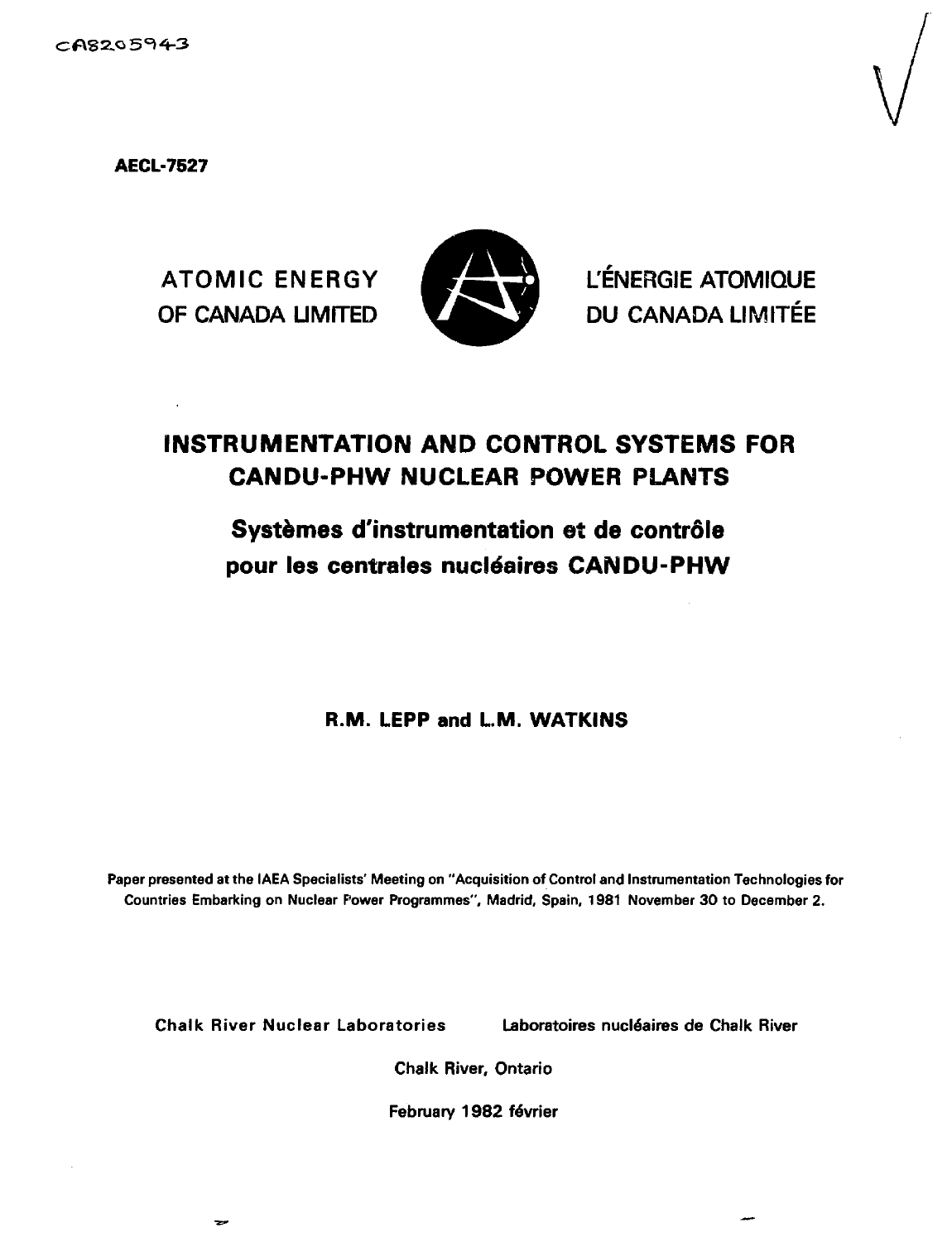# **ATOMIC ENERGY OF CANADA LIMITED**

# **INSTRUMENTATION ANV CONTROL SYSTEMS FOR CANDU-PHW NUCLEAR POWER PLANTS**

**by**

R.M. Lepp and L.M. Watkins

**Paper presented at the IAEA** Specialists' Meeting on **"Acquisition of Control and Instrumentation** Technologies for **Countries Embarking on Nuclear Power** Programmes", Madrid, **Spain, 1981 November 30 to December 2.**

**Electronics, Instrumentation** & **Control** Division **Chalk River Nuclear Laboratories Chalk River, Ontario KOJ 1J0 1982 February**

AECL-7527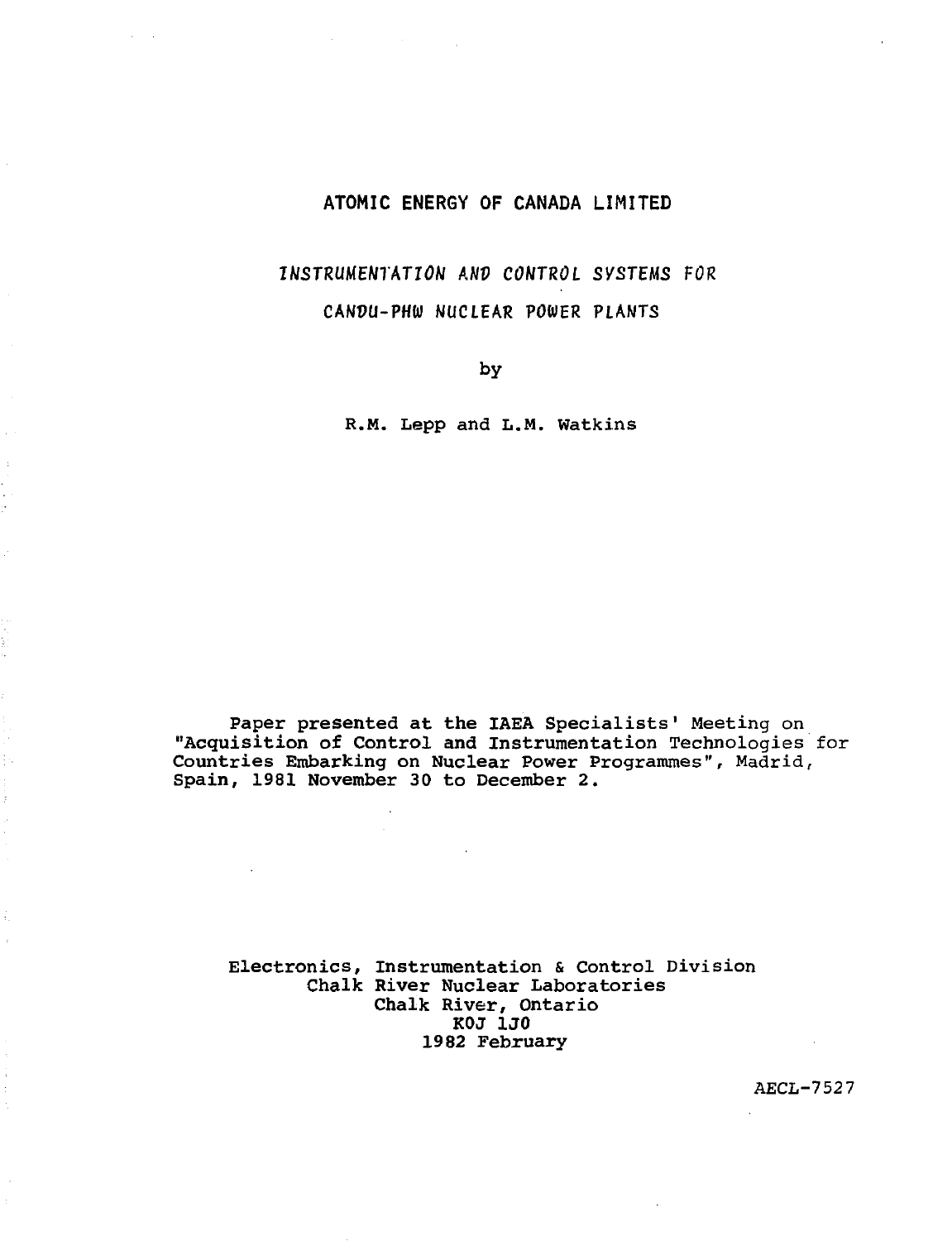### L'ENERGIE ATOMIQUE DU CANADA, LIMITEE

# Systèmes d'instrumentation et de contrôle pour les centrales nucléaires CANDU-PHW

par

R.M. Lepp et L.M. Watkins

### Résumé

L'instrumentation et le contrôle des centrales nucléaires CANDU bénéficient des technologies de l'électronique moderne grâce â une grande utilisation d'ordinateurs pour effectuer les fonctions de contrôle et de dialogue homme-machine. Ces fonctions, ainsi que celles de quatre systèmes spéciaux de sécurité, sont décrites.

Rapport présenté au colloque sur "l'acquisition des technologies de contrôle et d'instrumentation dans les pays se dotant d'un programme électronucléaire". Ce colloque d'experts organisé par l'Agence internationale de l'énergie atomique (AIEA) a eu lieu a Madrid, Espagne, du 30 novembre au 2 décembre 1981.

> Division d'électronique, d'instrumentation et de contrôle Laboratoires nucléaires de Chalk River Chalk River, Ontario KOJ 1J0

> > Février 19 32

AECL-7527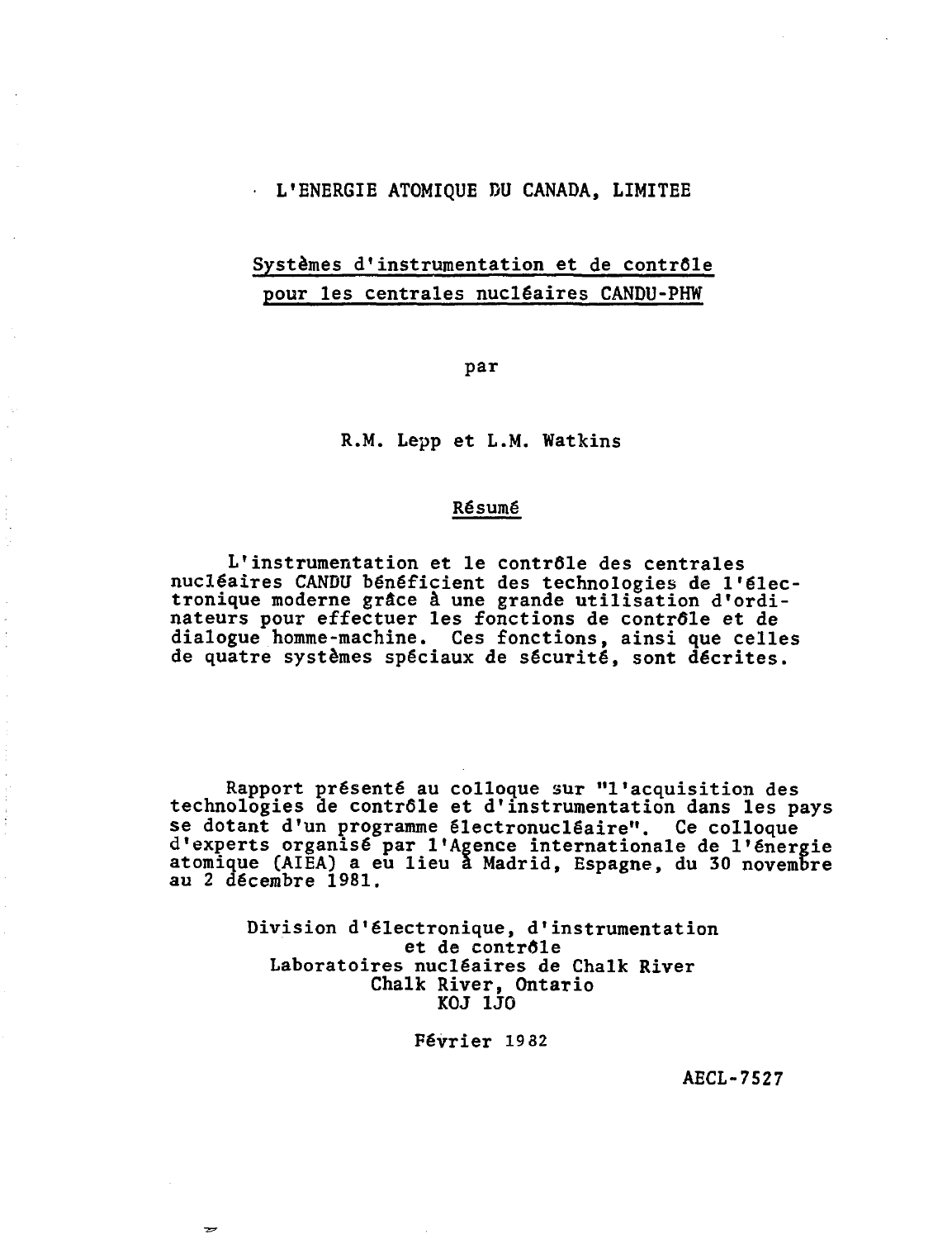# **ATOMIC ENERGY OF CANADA LIMITED**

# INSTRUMENTATION ANV CONTROL SYSTEMS FOR

CANVU-PHW NUCLEAR POWER PLANTS

by

R.M. Lepp and L.M. Watkins

#### ABSTRACT

The instrumentation and control of CANDU nuclear power plants takes advantage of modern electronics technology in the extensive computerization of important control and manmachine functions. A description of these functions as well as those of the four Special Safety Systems is provided.

Paper presented at the IAEA Specialists' Meeting on "Acquisition of Control and Instrumentation Technologies for Countries Embarking on Nuclear Power Programmes", Madrid, Spain, 1981 November 30 to December 2.

Electronics, Instrumentation & Control Division Chalk River Nuclear Laboratories Chalk River, Ontario KCJ 1J0 1982 February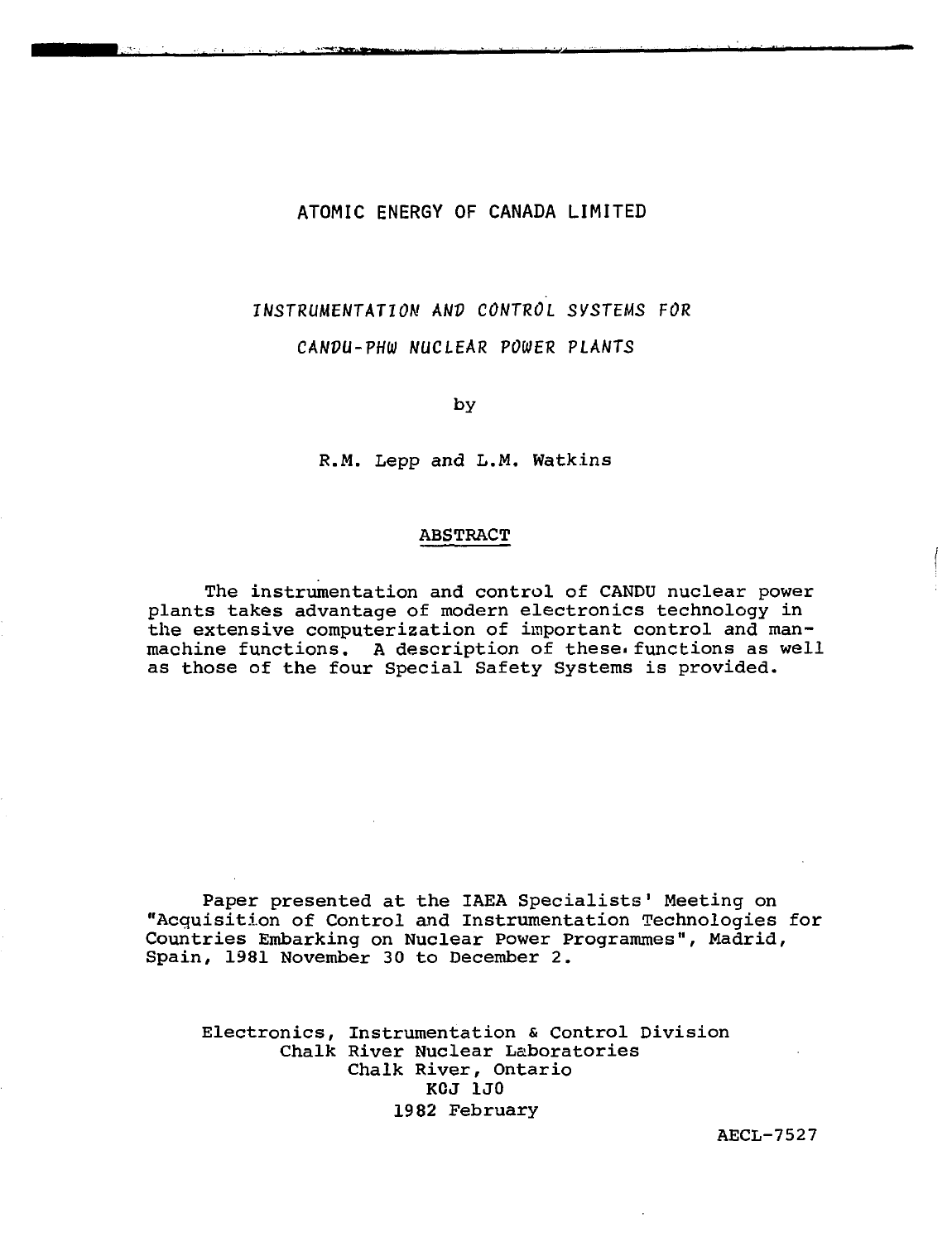## ATOMIC ENERGY OF CANADA LIMITED

# INSTRUMENTATION ANP CONTROL SYSTEMS FOR CANOU-PHW NUCLEAR POWER PLANTS

 $\mathbf{r}$ 

#### by

#### R.M. Lepp and L.M. Watkins

#### 1. INTRODUCTION

The instrumentation and control (I&C) of CANDU nuclear power plants uses modern electronics technology in the computerization of key control and man-machine functions. A detailed description of these functions as well as those of the Special Safety Systems is provided so that specialists from countries about to embark on a nuclear program can determine their longterm I&C manpower requirements.

It will be evident that although the CANDU I&C systems are based on modern electronics technology, their fault tolerant, redundant and modular design minimizes the number of specialists required for their maintenance.

The I&C systems described are those of the CANDU-PHW\* 600 MWe power reactor [1] which is being marketed internationally. Currently there are 8 CANDU reactors of comparable size and design in operation, and 17 under construction. Of the 8 reactors in operation, 6 are ranked amongst the top ten in the Western World in annual load factor for reactors over 500 MWe, in the most recent comparisons published by Nuclear Engineering International [2].

This excellent performance can, in part, be attributed to the sophisticated instrumentation and control systems that have been continually improved since the first CANDU commercial demonstration plant in 1966. From the beginning, a "defencein-depth" design philosophy has been employed on the reactor itself as well as the I&C systems by

- providing diversely functioning systems that can do the same job,
- using physical separation of the different backup systems, and
- annunciating and correcting minor system upsets before they become major.

\* CANada Deuterium Uranium, Pressurized Heavy Water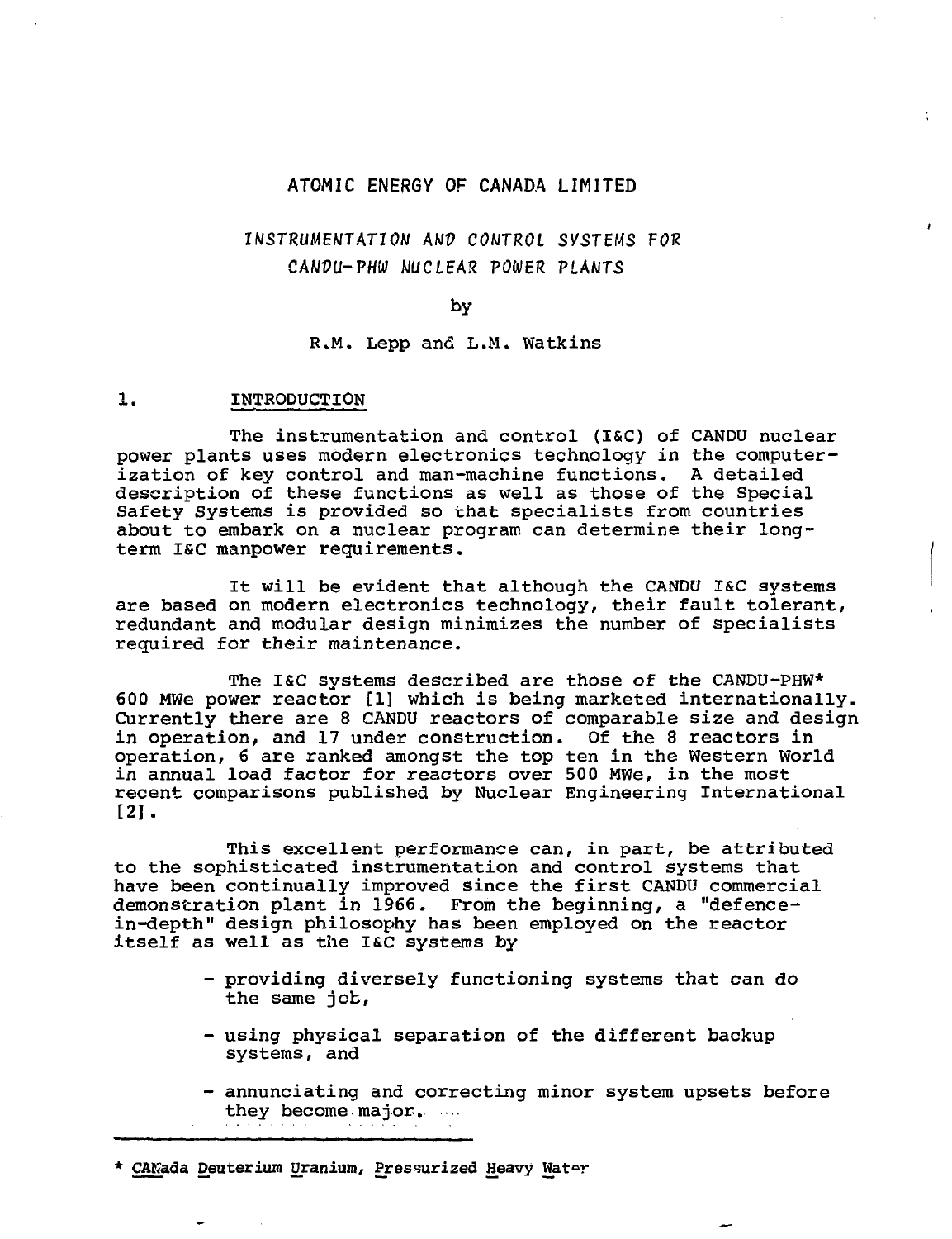The final elements in the "defense-in-depth" approach are the Special Safety Systems that shut down the reactor, provide long-term cooling of the fuel and contain potential releases of radioactivity. There are four Special Safety Systems:

- Shutdown System Number One (SDS-1)
- Shutdown System Number Two (SDS-2)
- Containment System (CS)
- Emergency Coolant Injection (ECI)

#### 2. CANDU CONCEPT

a dalam bilan

The CANDU-PHW Reactor is a heavy water moderated, heavy water cooled, natural uranium fuelled reactor which utilizes the pressure tube concept. The pressure tubes containing the fuel run horizontally through the reactor core as shown in Figure 1. Pressurized heavy water carries the heat from the fuel to the steam generators.



**FIGURE l: CANDU NUCLEAR STEAM SUPPLY SYSTEM**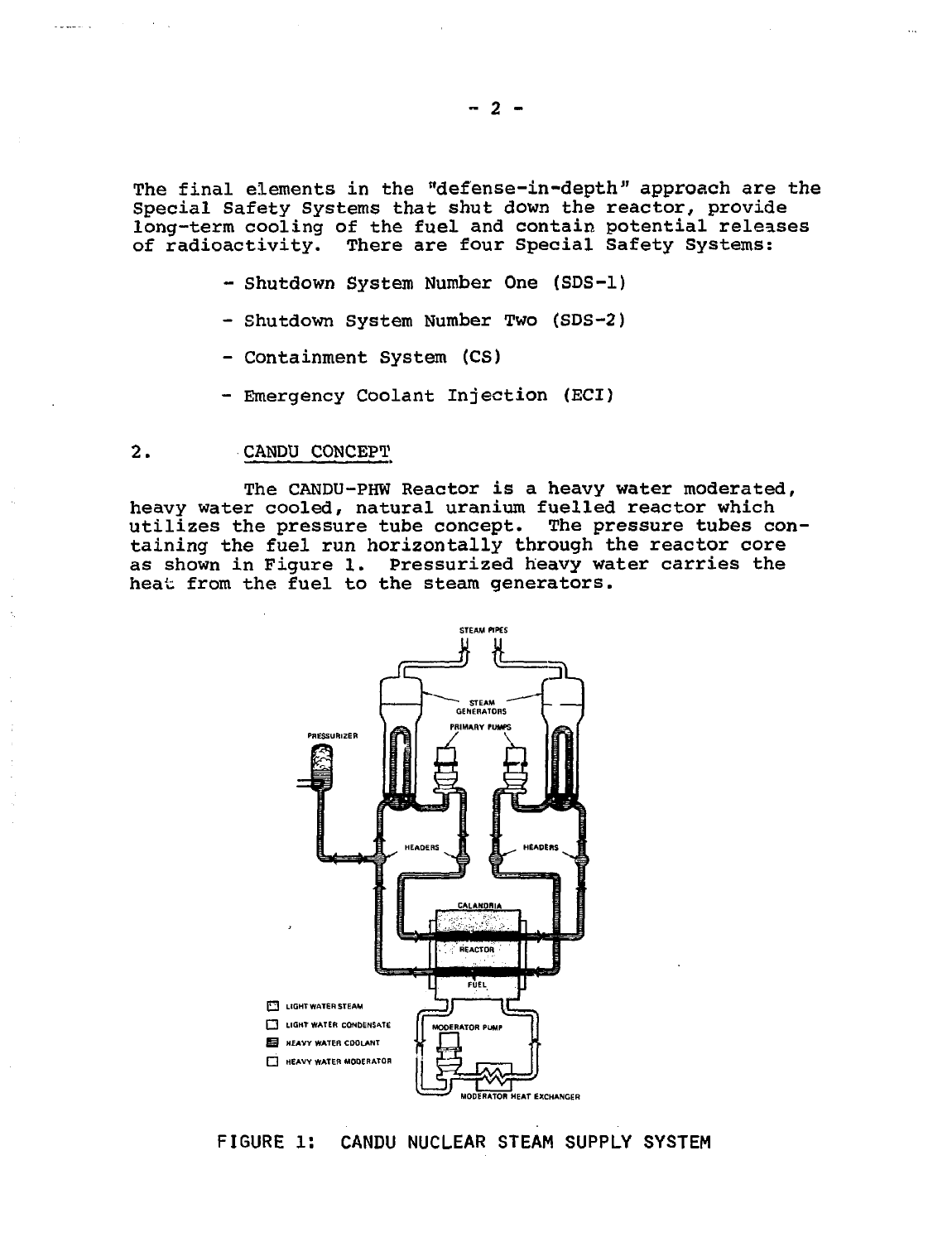Each pressure tube is isolated and insulated from the heavy water moderator by a concentric calandria tube and a gas annulus. Consequently, the moderator system is operated at low temperature and pressure. The reactivity control and shutdown mechanisms reside in the low pressure moderator, thus simplifying their design, construction and maintenance and eliminating the possibility of their ejection in an accident situation. As well, this cool moderator can act as a heat sink under certain accident conditions.

The use of natural uranium fuel in a near optimum quantity, and heavy water as both moderator and coolant,combined with the capability to refuel the reactor while at full power, gives the CANDU reactor its good neutron economy and low excess reactivity. This results in a power reactor with very low fuel costs.

# 3- DESIGN PHILOSOPHY OF I&C

a manuscriptor of the

The "defense-in-depth" philosophy [3] employed in the design of CANDU instrumentation and control systems has resulted in systems of high reliability and availability that meet stringent safety and operational requirements.

An essential principle of CANDU I&C philosophy is that major plant control, annunciation and display functions should be computerized. The resulting high degree of automation and improved man-machine interface leave the operator free to concentrate on unusual occurrences, and have the additional advantage during commissioning of facilitating design improvements. A dual computer system concept, with one computer on hot-standby, is employed to provide the required high reliability. This high reliability is achieved by carefully selected and tested hardware, combined with the extensive self-checking system described in Appendix A.

Software and hardware faults are detected by internal self-monitoring plus an external "watchdog timer". Detection of a single control program fault results in the individual control task being transferred to the other computer. A restart system, which automatically reloads the core memory from the disc memory and restarts the computer, is combined with the fault detection to provide a system practically immune to transient faults.

The special Safety Systems are, to the greatest extent possible, free from operational connection with any of the process systems, including the Reactor Regulating System. Each Special Safety System is completely independent from the others, with its own sensors, logic and actuators. As well, each

 $-3 -$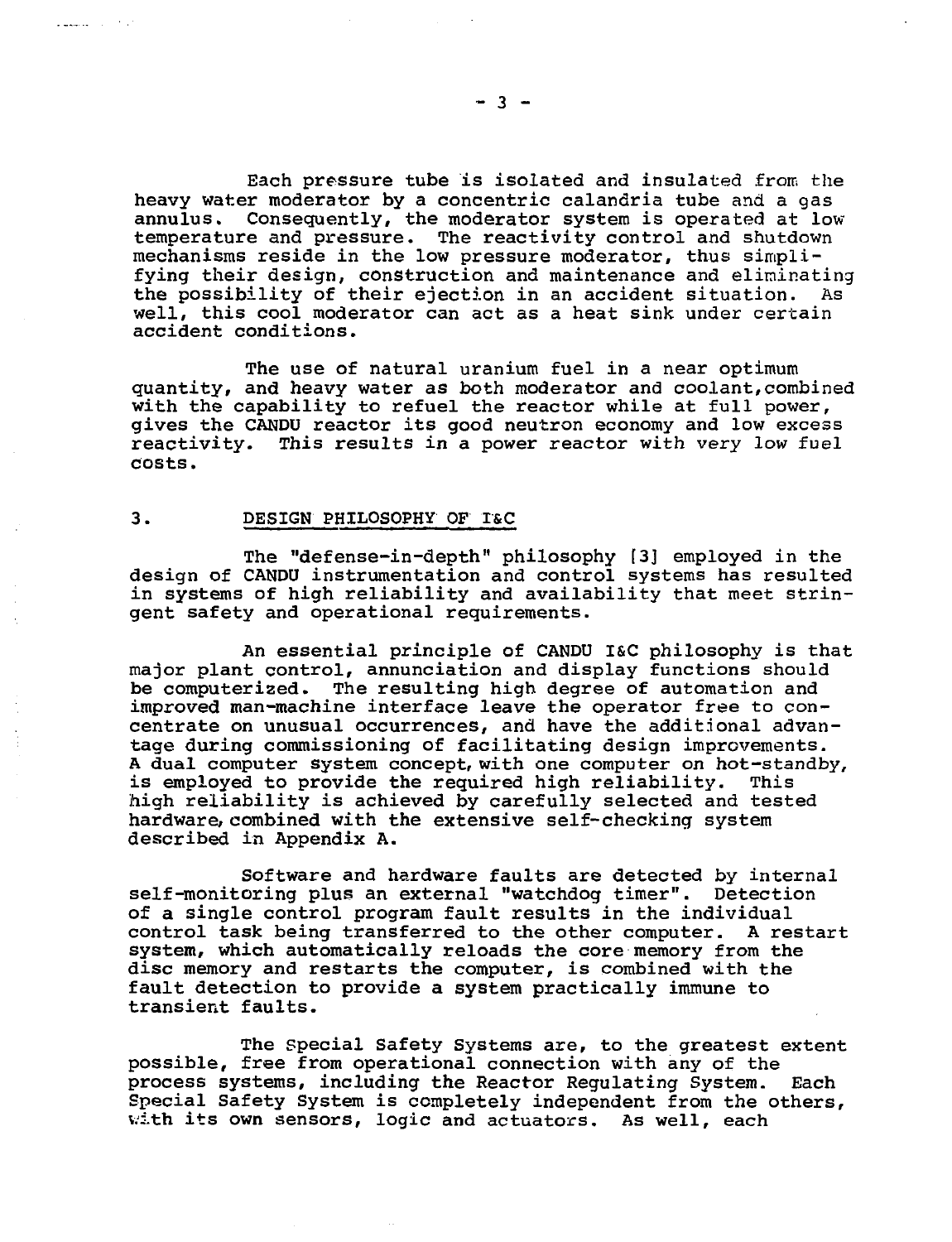employs triplicated logic, meets the IAEA single failure criterion, and is designed with built-in features to facilitate on-line<br>testing. A design objective has been to make the intervention A design objective has been to make the intervention of the shutdown systems unnecessary in all cases except real accidents in which public safety is in question.

The provision of two shutdown systems, either of which is capable of shutting the reactor down for the entire spectrum of postulated initiating events, is a unique feature of the CANDU I&C design. The two shutdown systems are physically and functionally independent of each other, and each is designed such that at least two, generally diverse, trips (trips based on functionally different measured variables) are activated by any single process failure.

Finally, there is "defense-in-depth" in the electrical power supplies. Each channel of the triplicated safety systems is fed from independent uninterruptible power supplies. Similarly each computer of the dual computer system is fed from a separate, independent, uninterruptible power supply to avoid loss of control capability due to a common power supply fault.

#### 4. OVERALL PLANT CONTROL

To regulate the electrical output from a nuclear power plant, a large number of variables must be controlled in a co-ordinated way. These include

- reactor power,
- steam generator pressure and level,
- heat transport system pressure,
- pressurizer and deaerator levels, and
- moderator temperature.

Two identical, independent digital computers are used for direct digital control (DDC) and almost all major control functions are computer controlled. Each computer is capable of complete station control and will transfer control automatically to the other computer on detection of a fault. An availability of 99.88 percent has been achieved with this system [4].

The control of the turbine-generator output is accomplished by keeping the steam generator pressure constant. This is done by regulating both the reactor power and the steam generator level from the digital computer as is shown in Figure 2.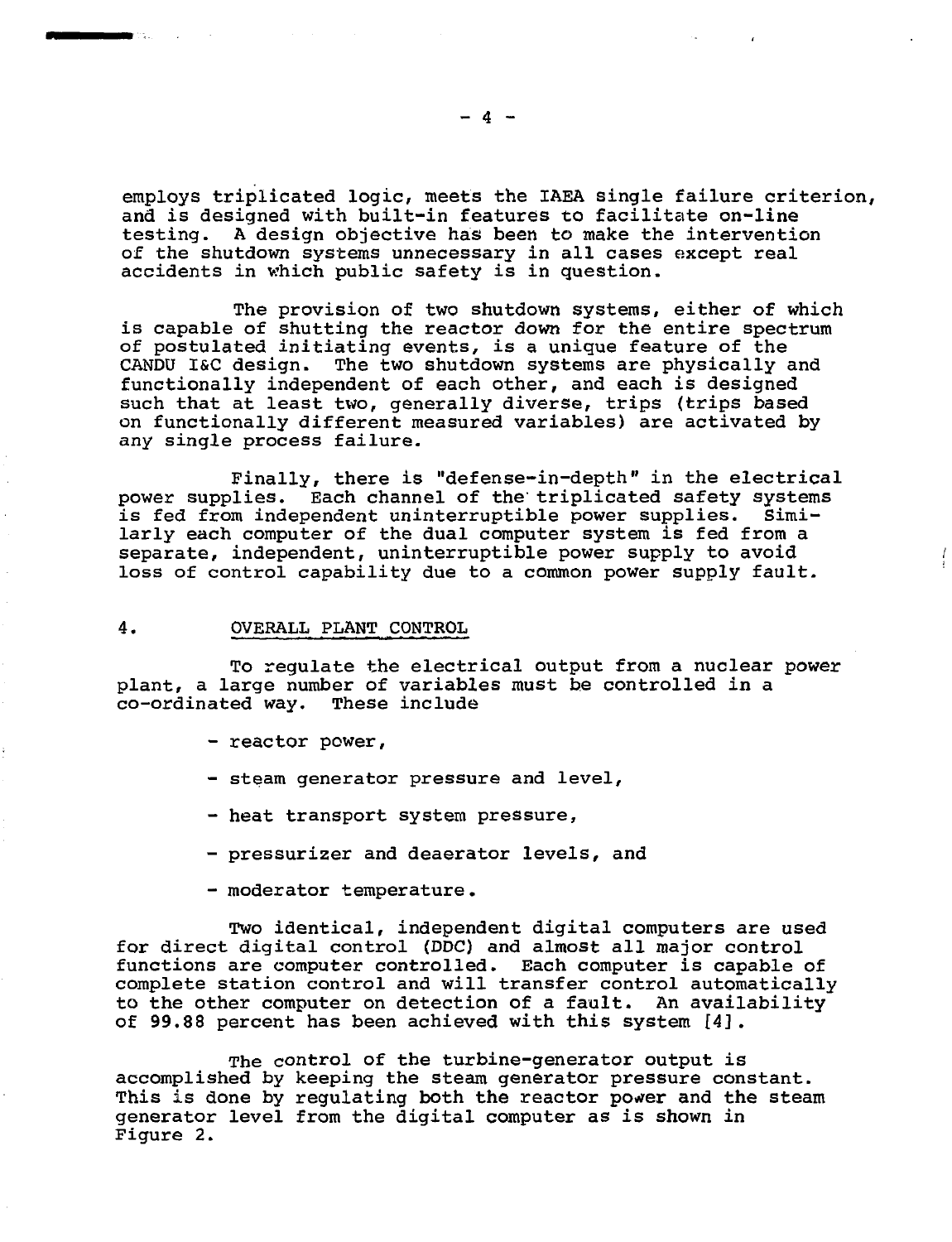

**FIGURE 2: OVERALL PLANT CONTROL-BLOCK DIAGRAM**

The overall plant control scheme, which is similar to that used in non-nuclear plants, operates in two modes:

- NORMAL is the usual control mode at high power. The turbine load is set to the desired value and the reactor power adjusts automatically to maintain constant steam generator pressure.
- ALTERNATE is the usual control mode at low power (below 2%) and during upset condition. The operator specifies the reactor setpoint and the plant steam loads are adjusted to maintain steam generator pressure.

The loss-of-line to the bulk electrical system and a turbine trip are two upsets that the control system must periodically cope with. This it does by rapidly reducing reactor power to 60%, combined with discharging steam to the turbine condenser, or to the atmosphere as is shown in Figure 3. Following such a transient the reactor system is capable of sustained operation at any load between 55% and 100% of rated capacity.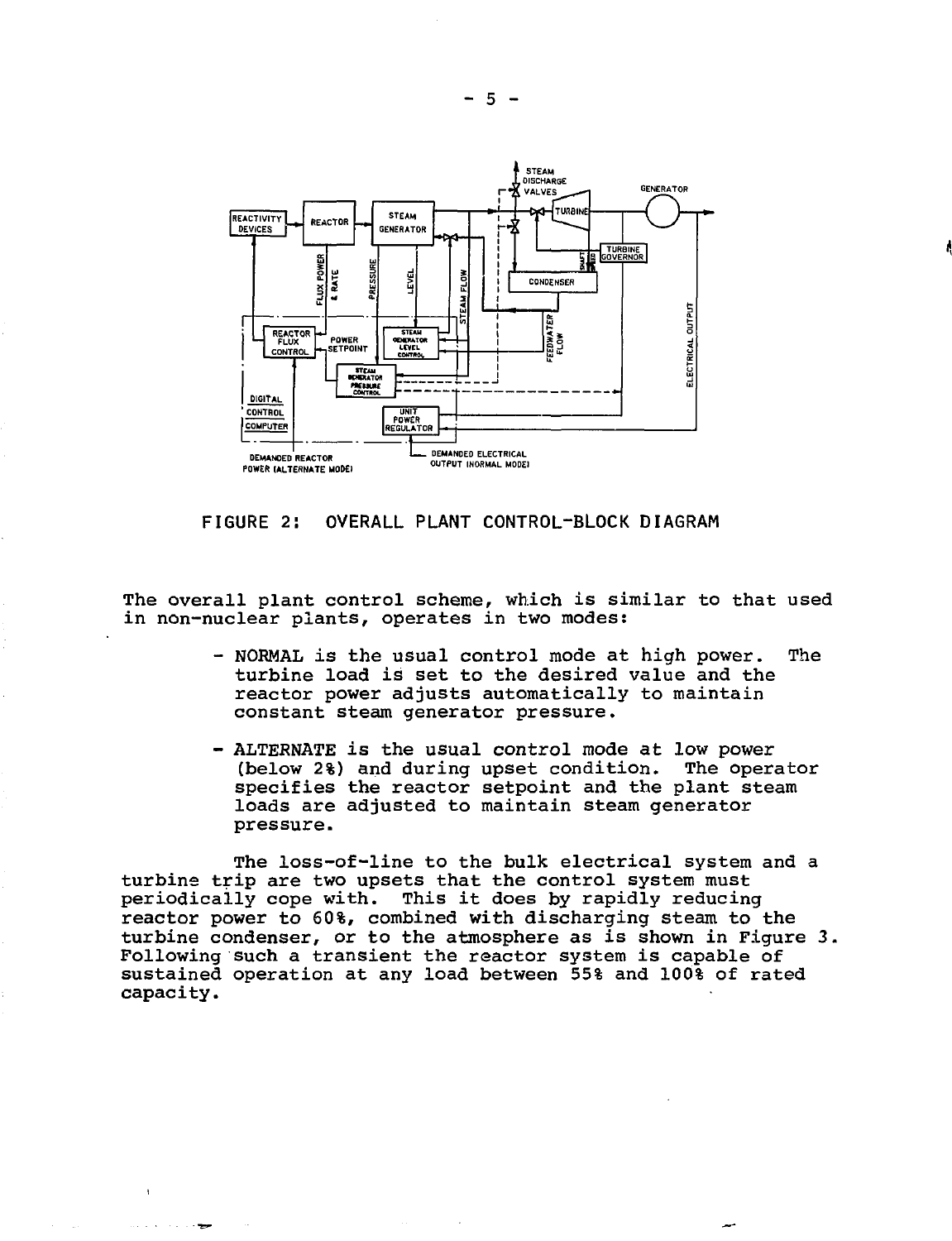



# 5. REACTOR REGULATING SYSTEM

The Reactor Regulating System consists of that part of the overall plant control system that directly controls reactor power - either to an operator specified setpoint (ALTERNATE mode), or to the power level required to maintain steam generator pressure (NORMAL mode). A block diagram of the Reactor Regulating System is shown in Figure 4. It is designed to satisfy the following requirements:

(i) Provide automatic control of reactor power between  $10$ <sup>-7</sup> full power and full power.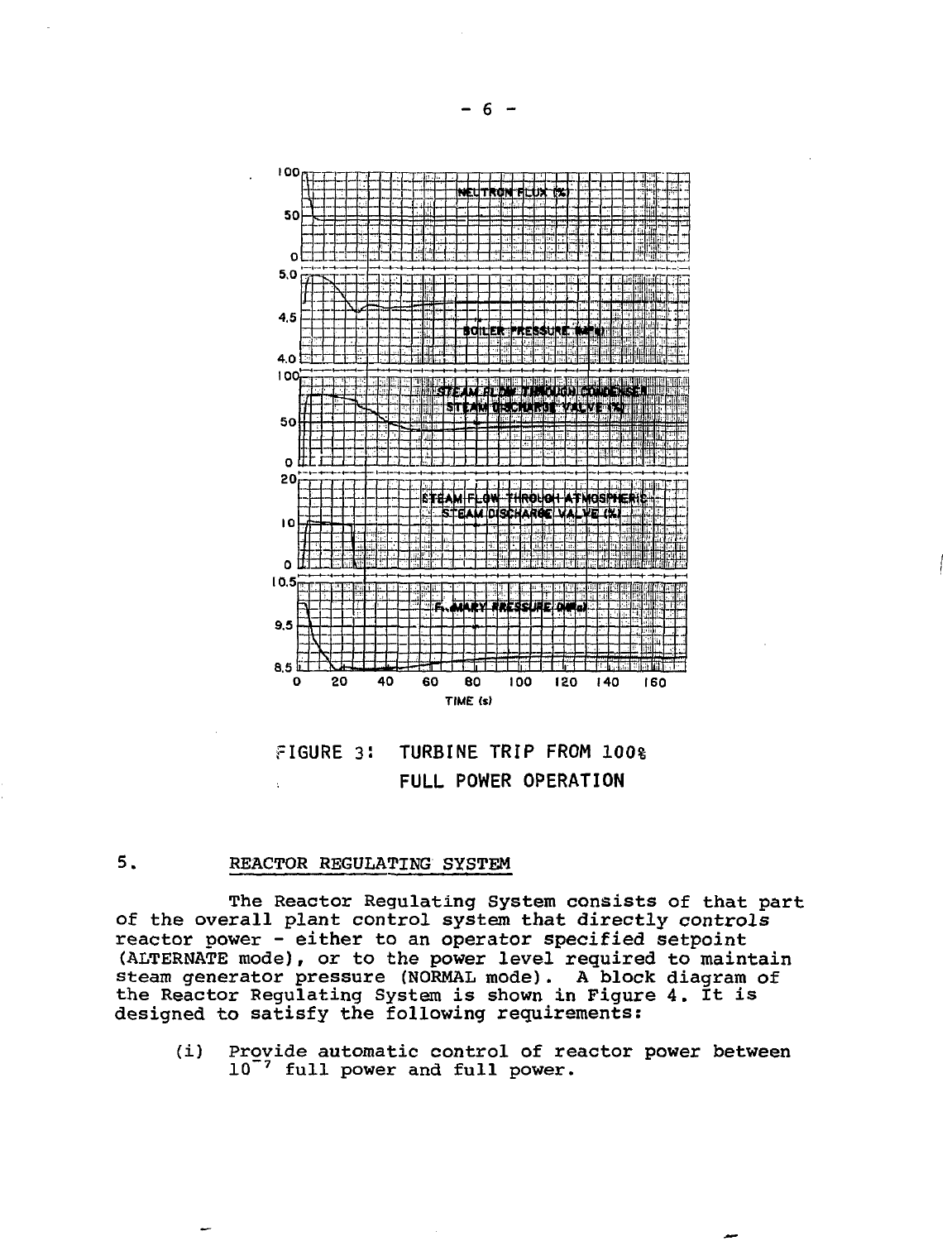- (ii) Maintain the neutron flux distribution close to its nominal design shape so that the reactor can operate at full power without violating bundle or channel power limits.
- (iii) Monitor important plant parameters and reduce reactor power quickly when any of these parameters are out of limits.
- (iv) Automatically withdraw shutoff rods from the reactor when the trip channels have been reset following a reactor trip on Shutdown System No. 1.



**FIGURE 4: REACTOR REGULATING SYSTEM-BLOCK DIAGRAM**

Reactor neutron power is controlled to a given setpoint by means of the reactivity control devices, which for fast control include:

- 14 light-water zonal control absorbers
- 4 mechanical control absorbers, and
- 21 solid adjuster rods.

The main method for controlling reactor power is by adjustment of average water level in the 14 independently controllable zonal control absorbers. Differential adjustment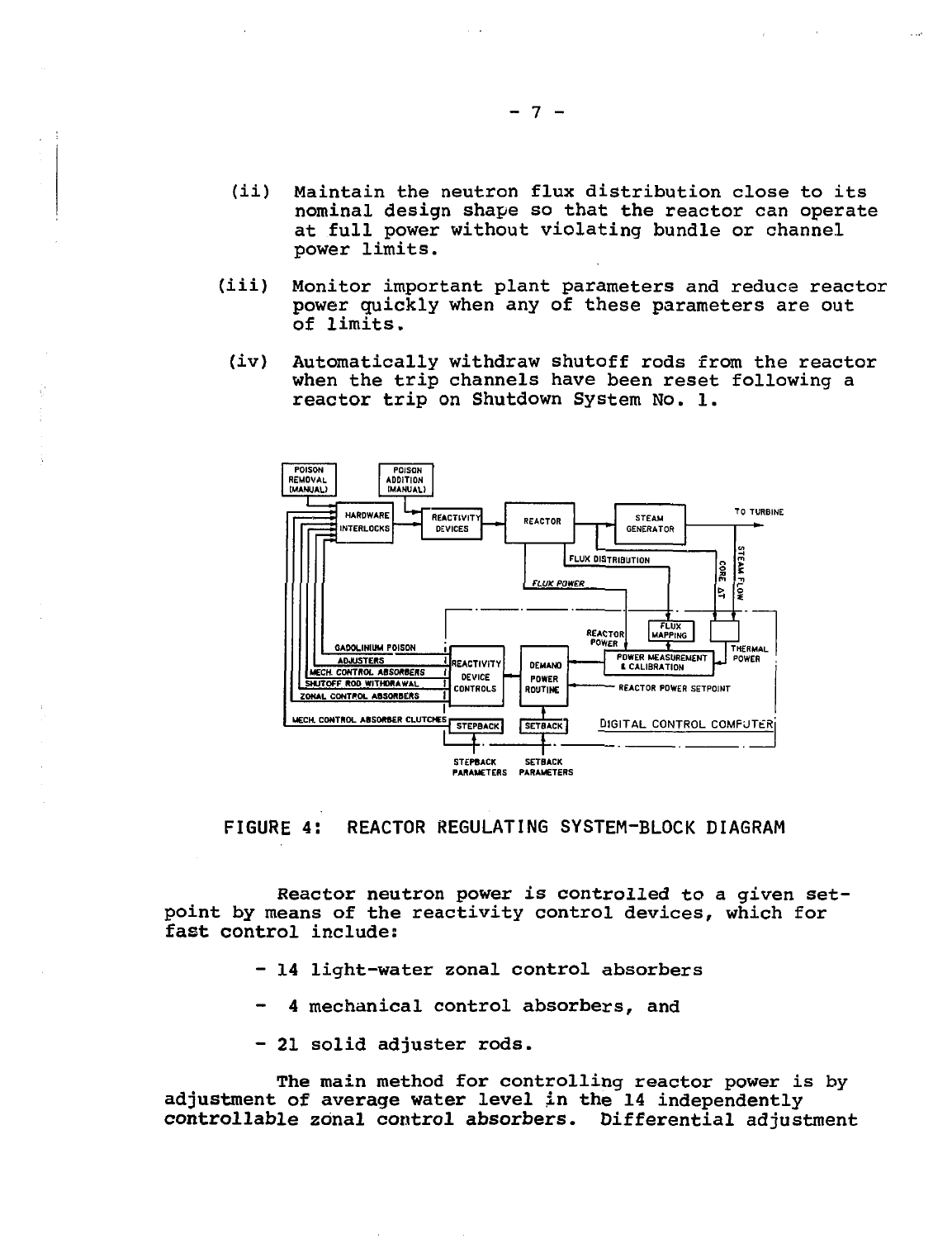of levels in individual compartments is used for spatial control. Platinum in-core flux detectors provide the neutron flux feedback signals required by the digital control algorithms for both the bulk and spatial flux regulation.

The mechanical control absorbers, which are normally out of the core, are used in certain situations to provide additional negative reactivity. These situations include

- controlled shutdown of the reactor by the regulating system;
- ramped power reduction (SETBACK) during upset conditions to allow continued operation at reduced power;
- step power reduction (STEPBACK) during certain upset conditions to avoid a loss-of-regulation accident and hence actuation of one of the shutdown systems.

The adjuster rods are normally fully inserted in the core for flux shaping. They are withdrawn in symmetrical banks, under the control of the digital control computer, to provide positive reactivity for shimming the zonal control absorbers as well as for xenon override following a shutdown. Their reactivity worth is sufficient to start up the reactor within 30 minutes after shutdown from full power. As well, the adjusters permit sustained power reductions to 55% of full power. During periods of refuelling incapability, the adjusters can keep the plant operating for weeks by compensating for the loss of reactivity with fuel burnup.

Long-term negative reactivity is provided by the addition of soluble poison (boron or gadolinium) to the moderator. Boron is used to suppress the excess reactivity in a fresh core and gadolinium is used following a reactor "poison-out" to compensate for xenon burnout.

#### 6. FLUX MAPPING

مت

The platinum flux detectors used for spatial control do not accurately represent average zone power as they extend only over 3 lattice pitches. Therefore, a need exists for the accurate measurements of average zone power to calibrate these detectors. This is done with a system of 102 vanadium flux detectors distributed throughout the reactor core. Signals from these detectors are processed by the flux mapping routine, in the control computer, to obtain estimates of average zone flux.

المعد

 $- 8 -$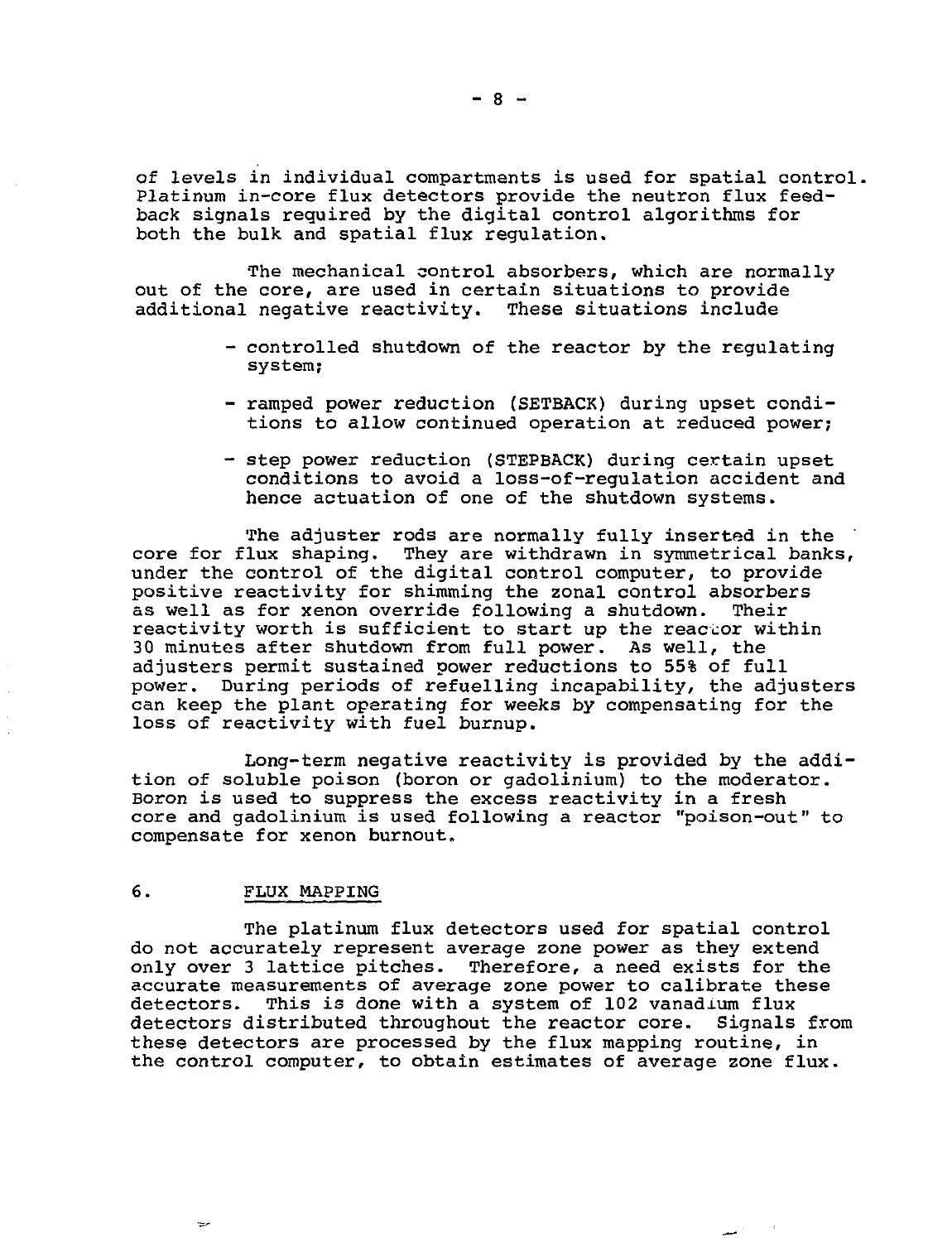The flux mapping routine also estimates the maximum flux levels in the core and uses this information to initiate a reactor setback if the power is too high in some fuel bundles.

The flux mapping routine also provides a channel power map, as well as estimates of the flux at Regional Overpower Trip (ROPT) detector sites. This gives the operator accurate information on the state of the core.

### 7. SPECIAL SAFETY SYSTEMS

The broad functions of the Special Safety Systems are to shut down the reactor, ensure a supply of cooling water to the fuel and contain any fission products that escape from the fuel elements. Two completely independent shutdown systems are provided to rapidly shut down the reactor when specified parameters enter an unacceptable range. One system drops solid rods into the core and the other injects poison into the moderator. The first is the preferred method of quickly terminating reactor operation because the "poison injection" method results in a reactor "poison-out" and an unavailability to the electrical grid for approximately 40 hours.

The other two Special Safety Systems, emergency coolant injection and containment, provide long-term protection against release of radioactivity to the environment.

#### Shutdown Sy&tzm Numb&h One,

In Shutdown System Number One (SDS-1), 28 springassisted, gravity-drop absorber elements are used as the basic shutdown devices. A 2 out of 3 'general' logic system senses the requirement for a reactor trip when any of 9 trip parameters exceed their trip settings. If a trip is required, the direct-current clutches on the shutoff rods are de-energized and the absorber elements drop into the moderator.

The 3 trip channels have completely independent and physically separated power supplies, trip parameter sensors, instrumentation trip logic, and annunciation. Thus no single failure can invalidate a called-for trip action. The redundant logic system fails to a safe condition on loss of ac power. The trip logic in each channel is a hybrid combination of microcomputers for the process trips requiring complex conditioning and relays for the neutronics and more straightforward process trips. Two microcomputers per trip channel are currently provided with the primary trip parameters fed into one microcomputer and the backup parameters in the other.

 $-9 -$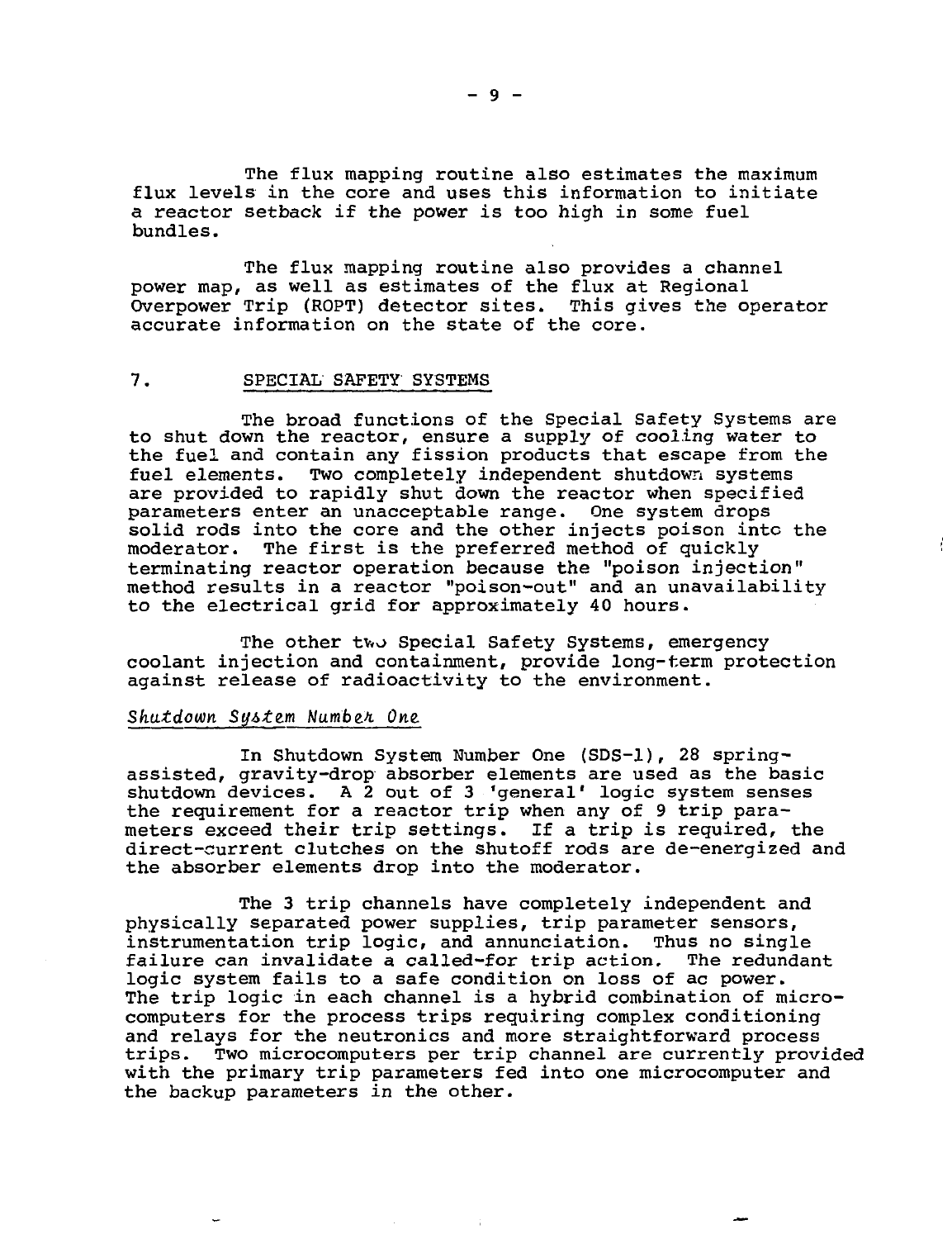When any 2 of the 3 channels trip, the shutoff rods are dropped. With the general coincidence logic used, an entire channel trips when any measurement of any parameter reaches its trip setting. This approach makes testing easier and more complete as compared to local coincidence schemes.

Use is made of light-emitting diodes (LEDs) in the shutoff rod trip networks to indicate correct operation of the trip relays during testing. These LEDs are located on the SDS-1 instrumentation panel in the Control Room. On this panel are mounted

- all the annunciator alarms indicating the state of trip parameters and trip channels,
- the test LEDs and switches,
- the manual drive and test-drop handswitches for the shutoff units, and
- the manual trip button.

The unavailability requirement of  $10^{-3}$  or less is met without taking credit for trip signals from more than one trip parameter at a time, even though diversity has been provided. Diversity is designed into the trip system by providing at least two effective trip parameters for each process failure, with the alternate trip parameter based on a different measurement principle from the primary parameter.

All trip parameters are connected through suitable isolating buffers to the sequence-of-events monitor on the main computers for "post-event" analysis.

### Shutdown System Number Two

Shutdown System Number Two (SDS-2) provides a second method of quickly terminating reactor operation for the same spectrum of postulated initiating events as SDS-1. Provision of two functionally and physically independent shutdown systems, both designed for a very low unavailability (10<sup>-3</sup>), virtually guarantees shutdown capability under all reactor accident circumstances.

SDS-2 employs two-out-of-three 'general' logic to sense the need for a reactor trip when any of 8 trip parameters exceed their trip settings. If a trip is required, the quick acting helium valves shown, in Figure 5 are opened, and gadolinium nitrate "poison" is injected directly into the  $D_2O$ moderator.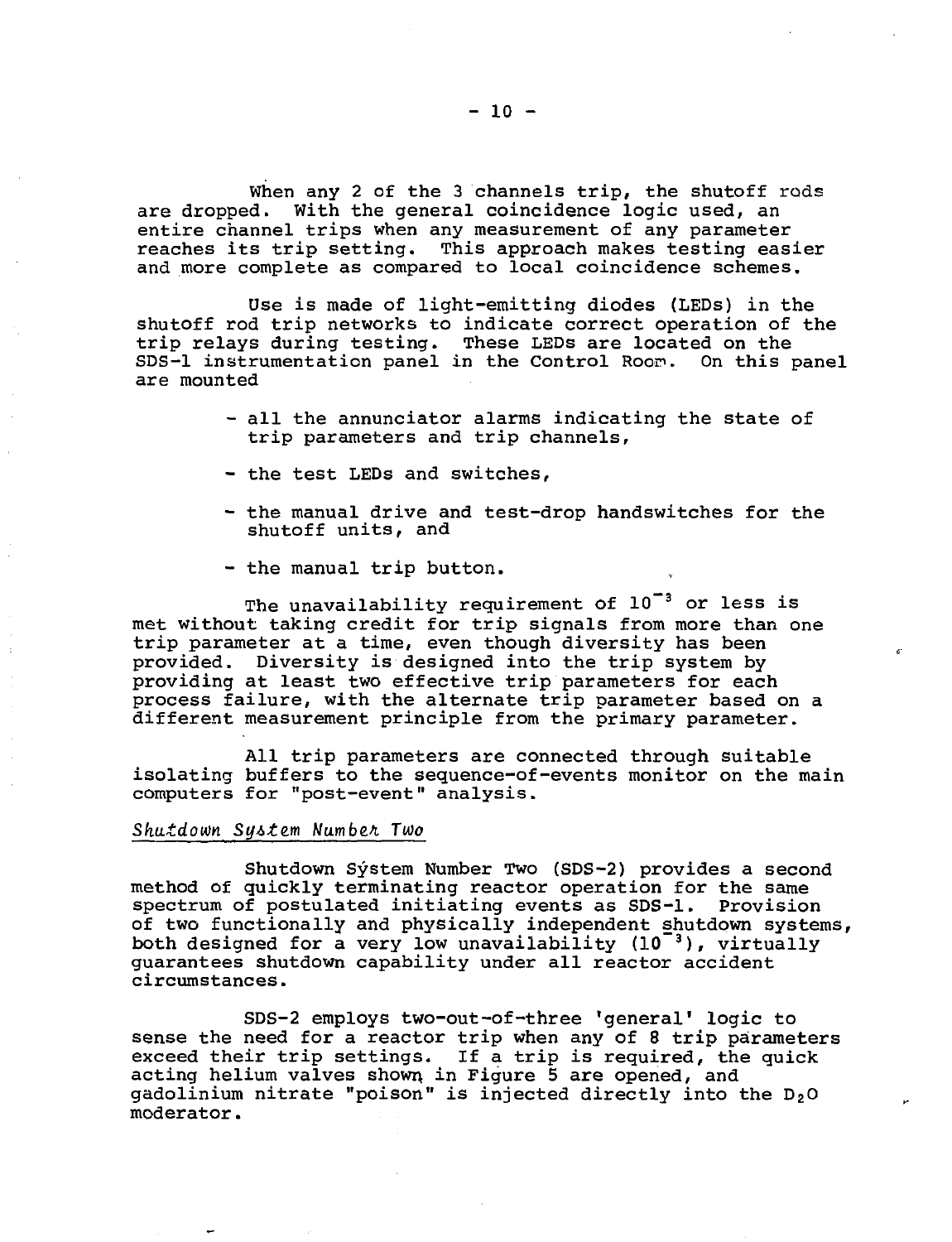

**FIGURE 5! SHUTDOWN SYSTEM NO. 2 - LIQUID INJECTION**

The selection of trip parameters is such that there are again, as with SDS-1, at least two trips for each process failure, and, in general, the alternate trip parameter is based on a different measurement parameter from the primary trip. As in SDS-1, a combination of microcomputers and relays is used to implement the required trip logic.

Prompt-responding, self-powered, platinum flux detectors, mounted horizontally in the core, are used to sense the need for a reactor overpower trip. These detectors are physically and electrically separated from both the regulating system and SDS-1 detectors. The detector outputs and their trip setpoints are displayed on the SDS-2 instrumentation panel in the control room.

As in SDS-1, ion chambers are used to provide the trip signal for excessive rate-of-change of power. However, these ion chambers are in a different location from those of SDS-1, and their amplifiers are from a different manufacturer. Testing of a complete trip channel is done the same way in both SDS-1 and SDS-2, by moving a shutter in front of the ion chamber to change its output rapidly enough to simulate a rate trip.

**- 11 -**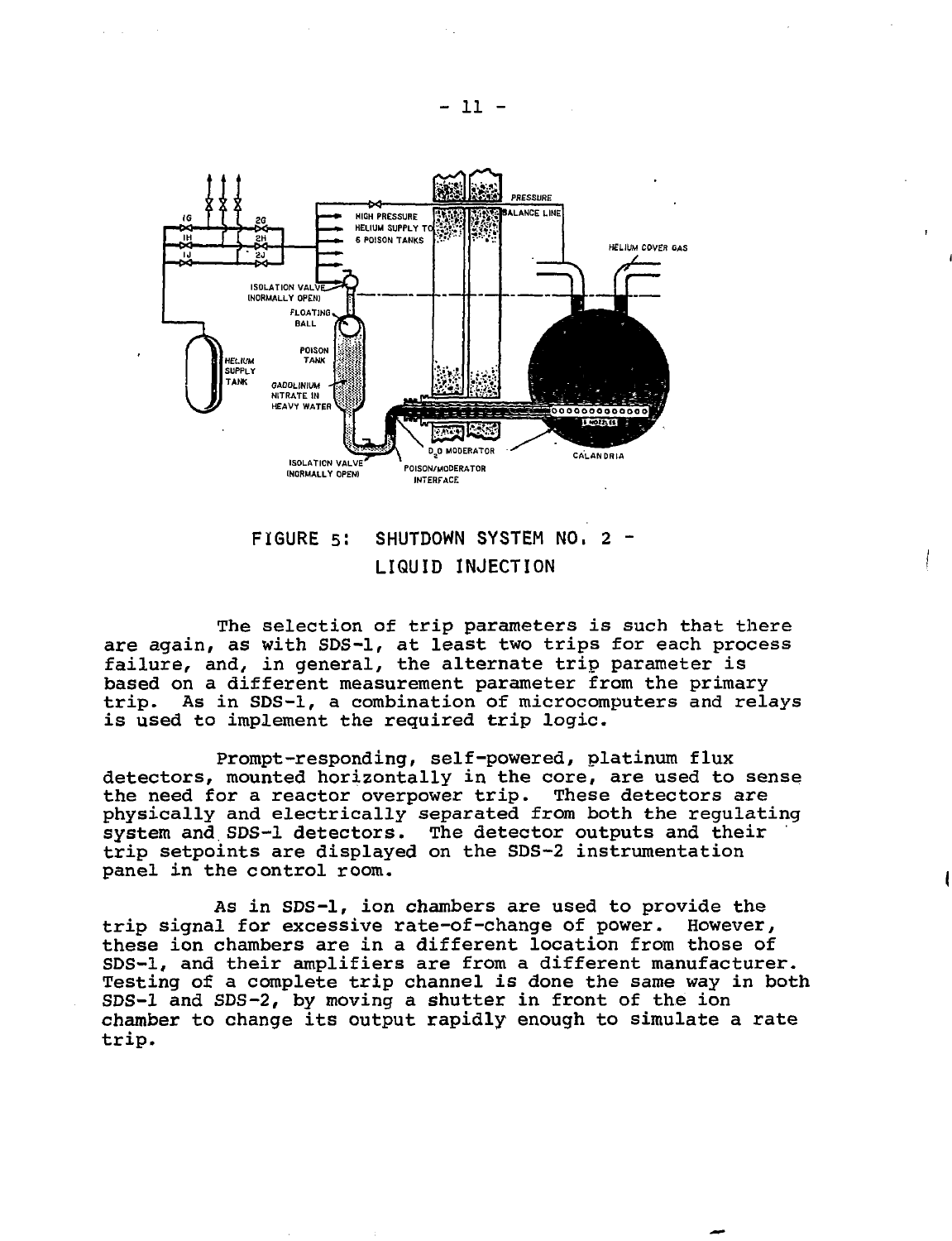The other trip parameters are based on standard process instrumentation transmitters. In all cases, testing can be automatically initiated from the control room, and consists of applying appropriate test pressures to the relevant transmitter.

Testing also includes the periodic opening of the quick operating helium valves in one trip channel, as well as taking a poison tank out of service to check its gadolinium nitrate concentration.

#### Containment System

The containment system shown in Figure 6 comprises a pre-stressed, post-tensioned concrete structure, an automatic dousing system, automatic building air coolers, ventilation filters, access airlocks and an automatic containment isolation system.



**FIGURE 6! CONTAINMENT SYSTEM**

The dousing system has built-in redundancy to ensure that unavailability targets can be met. Redundancy is provided through independence of sensors, spray headers, valves, plus the ability to periodically test the system. Containment isolation meets its unavailability targets through two-out-of-three logic.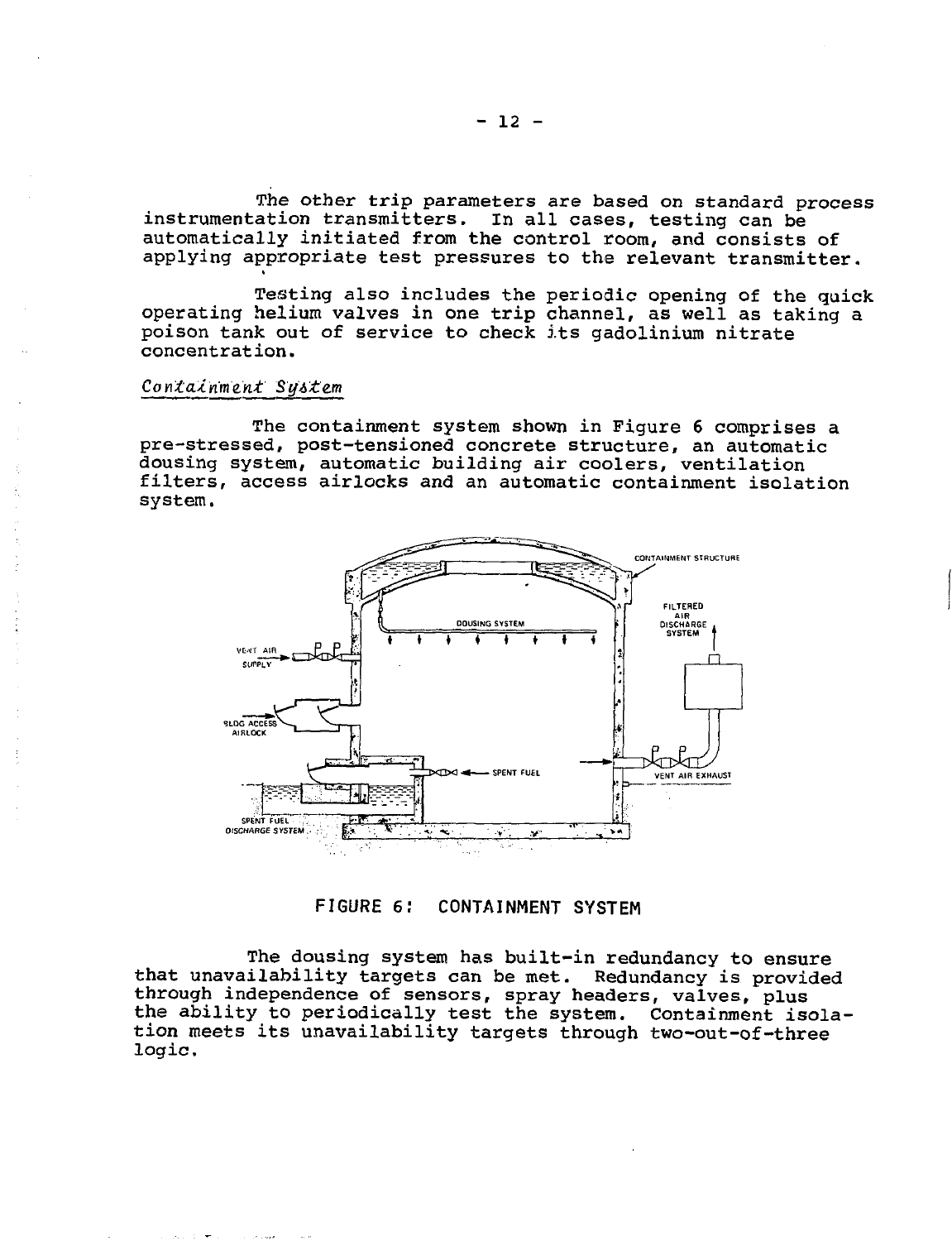# Emergency Coolant Injection

The emergency coolant injection (ECI) system shown in Figure 7 is composed of three stages: high pressure, medium pressure, low pressure. The high pressure stage uses pressurizad nitrogen to inject water into the reactor core from water tanks located outside the reactor building. The medium pressure stage supplies water from the dousing tank. When this water supply is depleted, the low pressure stage recovers water that has collected in the reactor building sump and pumps it back into the reactor core via the emergency cooling heat exchanger and the emergency cooling recovery pumps.



# **FIGURE 7: EMERGENCY COOLANT INJECTION SYSTEM - SHOWING LOW PRESSURE OPERATION FOR A LOCA IN LOOP 1**

Since inadvertent triggering of emergency core cooling would be economically penalizing, precautions are taken in the logic design to prevent spurious initiation of ECI, while still providing the redundancy\_reguired to meet the unavailability target of less than  $10^{-3}$ . Typical design features are:

(i) All instrumentation and associated control loops used to initiate ECI are triplicated and dedicated (i.e. not shared by other control or safety systems).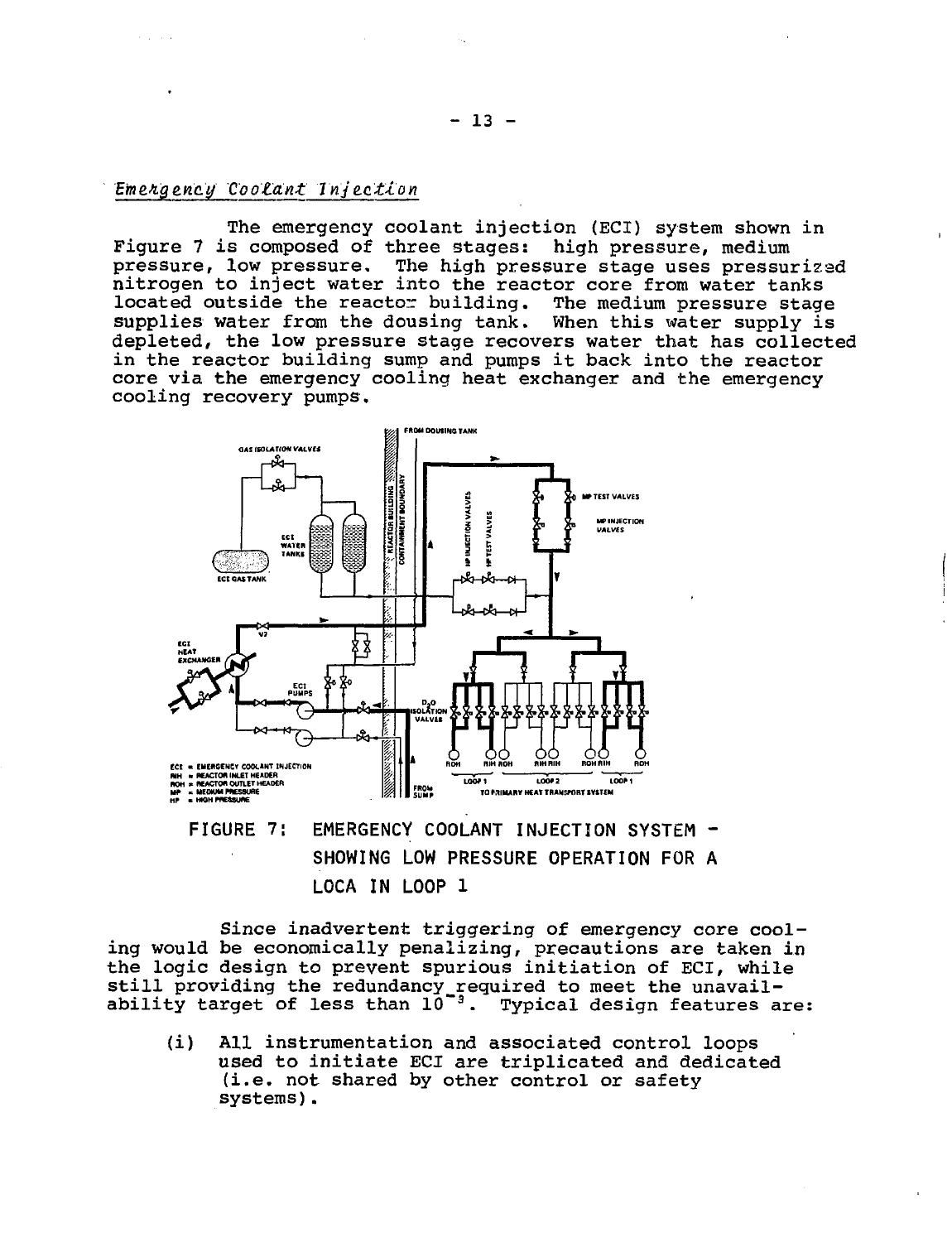- (ii) Local coincidence is used in the logic to help eliminate spurious trips of the system.
- (iii) The logic for isolating each of the two separate heat transport loops during a loss-of-coolant accident is separate from the logic for other functions.
- (iv) Redundant valves in parallel are used wherever power operated valves are required for ECI. Either one opening would be sufficient. Each valve of a pair is fed from an independent power supply, and annunciation is made of valve power supply failure.
	- (v) On-power testing facilities are provided to assure that the target unavailability is met.

### 8. CONTROL ROOM

Two major control areas are provided - the main control room shown in Figure 8, and the secondary control area. The main control room centralizes all the information and manmachine controls required for safe operation of the plant, including those items required for the Special Safety Systems.

The basic philosophy of design is to display sufficient information to allow the unit to be controlled from the control room. To achieve this goal, all indications and controls essential for operation (startup, shutdown and normal) are located on the control room panels.

Colour cathode ray tubes (CRTs), driven by the station computers, are extensively used in the main control room to replace many of the meters and recorders found on conventional panels (5, 6]. The use of computer driven displays results in less congested panels and allows easier correlation of information. However, sufficient conventional display, annunciation and recording of plant variables is included to allow the plant to be properly run in the shutdown condition with both computers out of service.

The alarm annunciation system consists of small directwired window annunciators, two colour CRTs for alarm message presentation and a facility to provide a printed record of all alarm conditions in chronological order of their occurrence. Individual alarm windows are used to indicate that a trip parameter has reached its trip limit or that some other parameter is 'off normal'.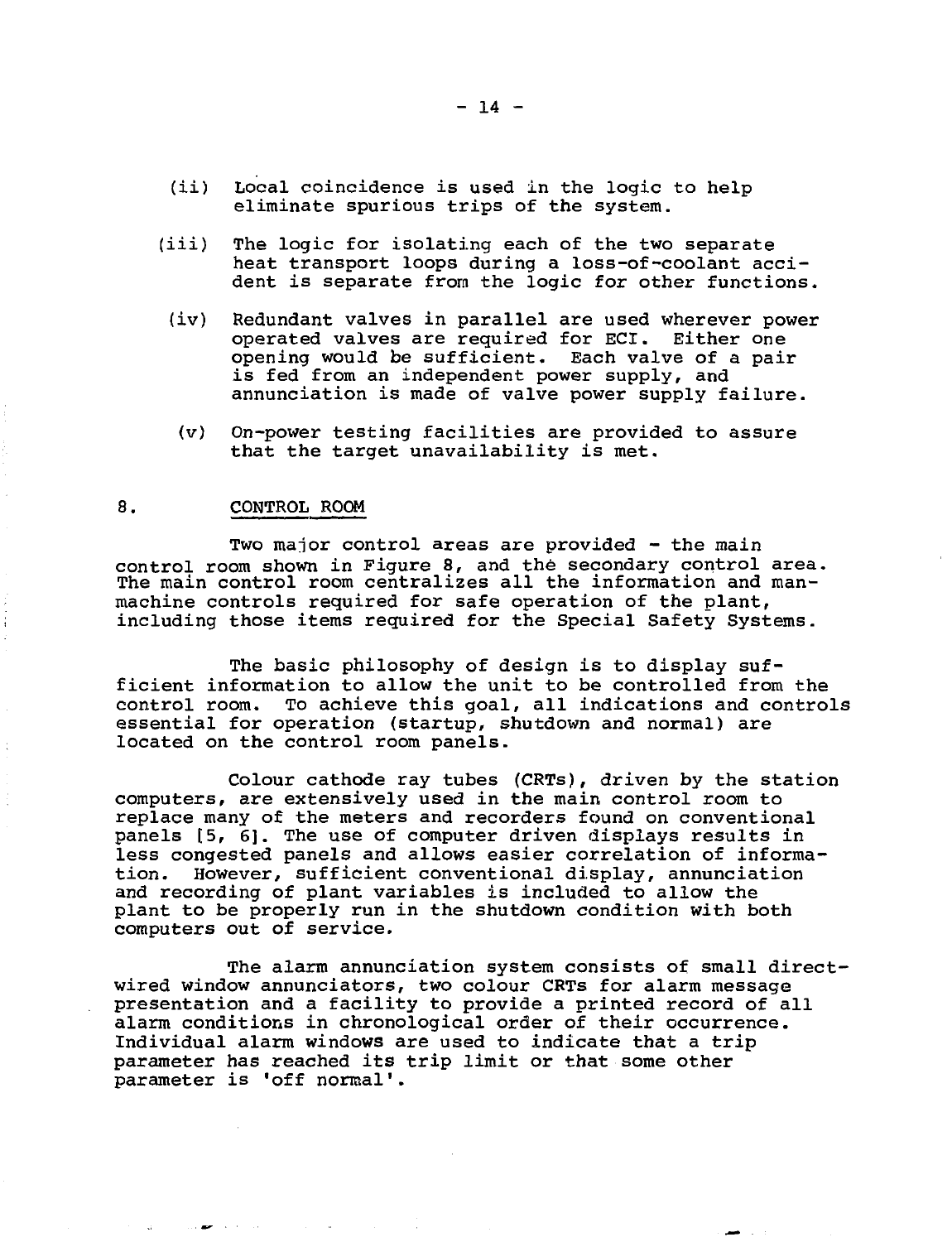

 $\bullet$ 

a de la componencia de la componencia de la componencia de la componencia de la componencia de la componencia<br>La componencia de la componencia de la componencia de la componencia de la componencia de la componencia del c

 $\overline{\phantom{a}}$ 

 $\bar{t}$ 

 $\mathbf{I}$ 

 $\ddot{\phantom{a}}$ 



 $\mathbf{F}$  $\overline{5}$  $\mathbf{f}$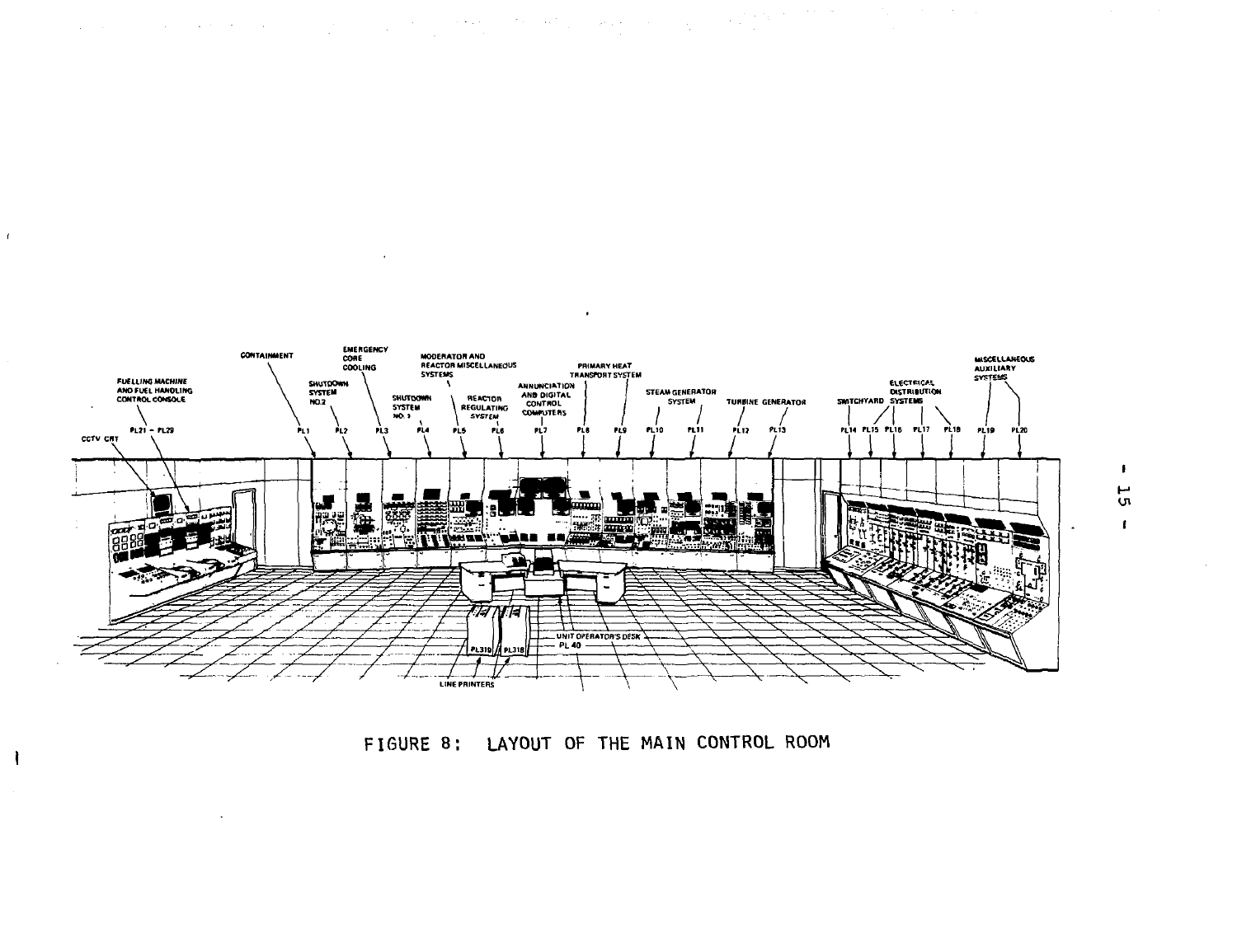In case the control room becomes uninhabitable, enough display and control instrumentation is provided in the secondary control area to allow the plant to be shut down and maintained in a safe shutdown condition.

#### 9. CONCLUSIONS AND FUTURE TRENDS

The I&C systems currently used for control and safety in CANDU-PHW reactors have been described. Basically the control functions are programmed into two centralized and redundant minicomputers while safety functions are covered with a combination of microprocessors and conventional, hard-wired relay logic.

Future trends are towards increased use of computer power to encompass more station I&C functions and meet new l&C requirements. An important consideration for these applications are computer architectures that permit easy change or addition, thus minimizing equipment obsolescence. These trends could affect both the control and safety systems in many ways. Features of these future systems, as seen from within the CANDU program [4, 5, 7], include

- distributed computer architecture connected by a low cost communications medium to reduce programming costs, increase reliability and reduce maintenance support requirements. In the Nuclear Steam Supply area alone, rather than two centralized computers there may be as many as twelve individual computers [7], to cope with the increased processing requirements. A high degree of standardization of both hardware and software is seen as the means of minimizing the maintenance function;
- use of remote multiplexing to decrease wiring costs and increase expansion flexibility;
- programmable logic instead of hardwired relay logic to reduce costs and increase flexibility;

الرضعاء

- increased use of computer intelligence in safety systems to increase plant availability.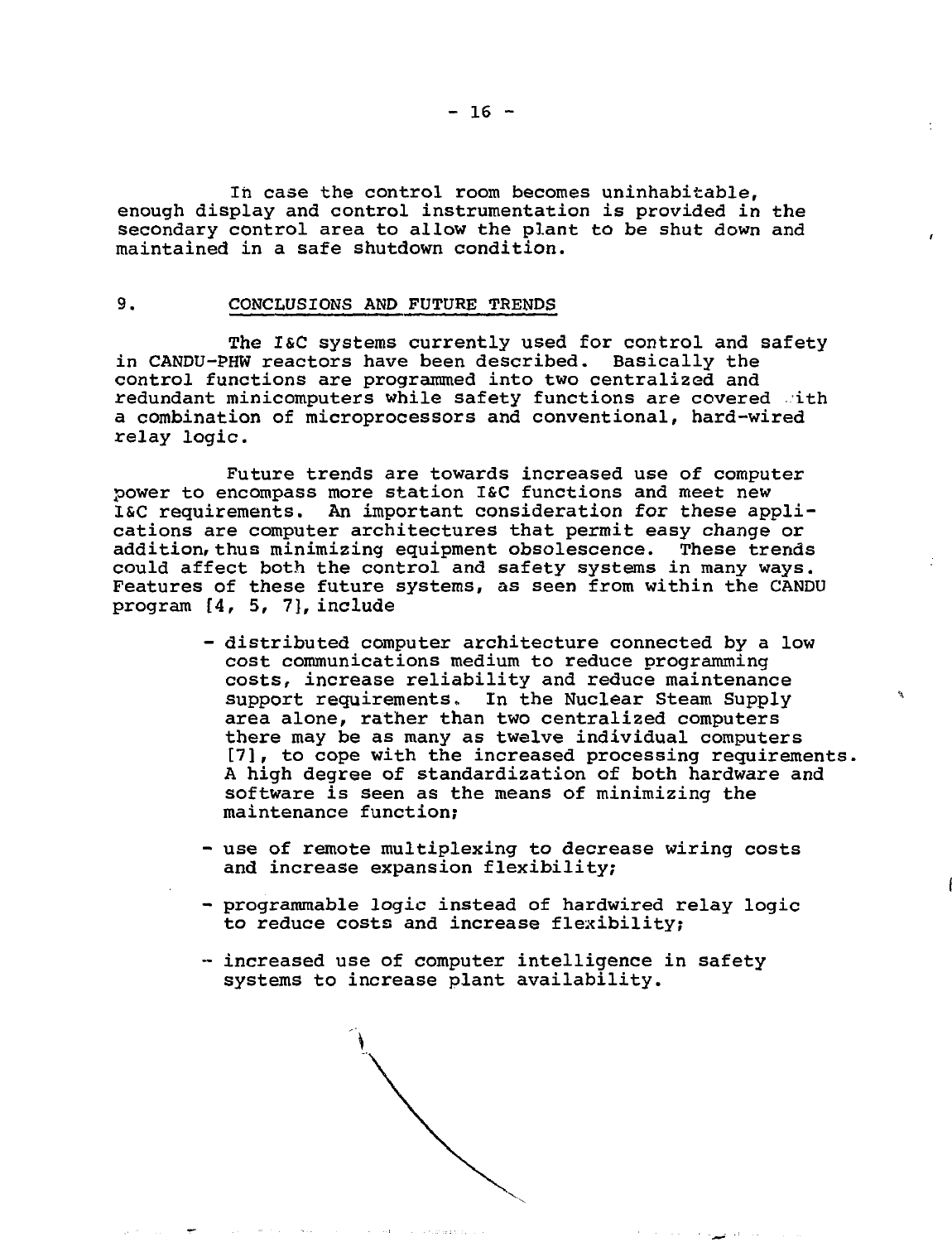## 10. REFERENCES

- [1] L.M. Watkins and R.M. Lepp/ "Control and Instrumentation Systems for the 600 MWe CANDU-PHW Nuclear Power Plants", Atomic Energy of Canada Limited, report AECL-7519, in preparation.
- 12] Journal of Nuclear Engineering International, 1981 June.
- [3] G. Kugler, "Distinctive Safety Aspects of the CANDU-PHW Reactor Design", AECL-6789, Atomic Energy of Canada Limited, 1980 January.
- [4] A. Pearson, "Nuclear Power Plant Control Beyond the 1980s", IEEE Transactions on Nuclear Science, Vol. NS-27, No. 1, 1981 February.
- [5] N.M. Ichiyen and N. Yanofsky, "Computers Key Role in CANDU Control", J. of Nuclear Engineering International, 1980 August.

 $\ddot{\ddot{\mathrm{r}}}$ 

- [6] J.R. Popovic, R.E. Ashwell and J.E. Smith, "CRT Man-Machine Communication System in Nuclear Power Stations", IEEE Transactions on Nuclear Science, Vol. NS-26, No. 1, 1979 February.
- [7] T. McNeil, G.A. Hepburn and W. Fieguth, "Application of Distributed Computer Systems to Control Nuclear Generating Stations", Second IFAC Workshop on Distributed Computer Control Systems, 1980 September, Ste-Adèle, Québec, Canada.
- [8] P. Mercier, "La Hierarchie des Fonctions Essentielles de Controle de Réacteur CANDU dans un Systeme Distribué", IAEA Specialists Meeting on Distributed Systems for Nuclear Power Plants, Chalk River, Canada, 1980 May; also available as AECL-7056.

 $- 17 -$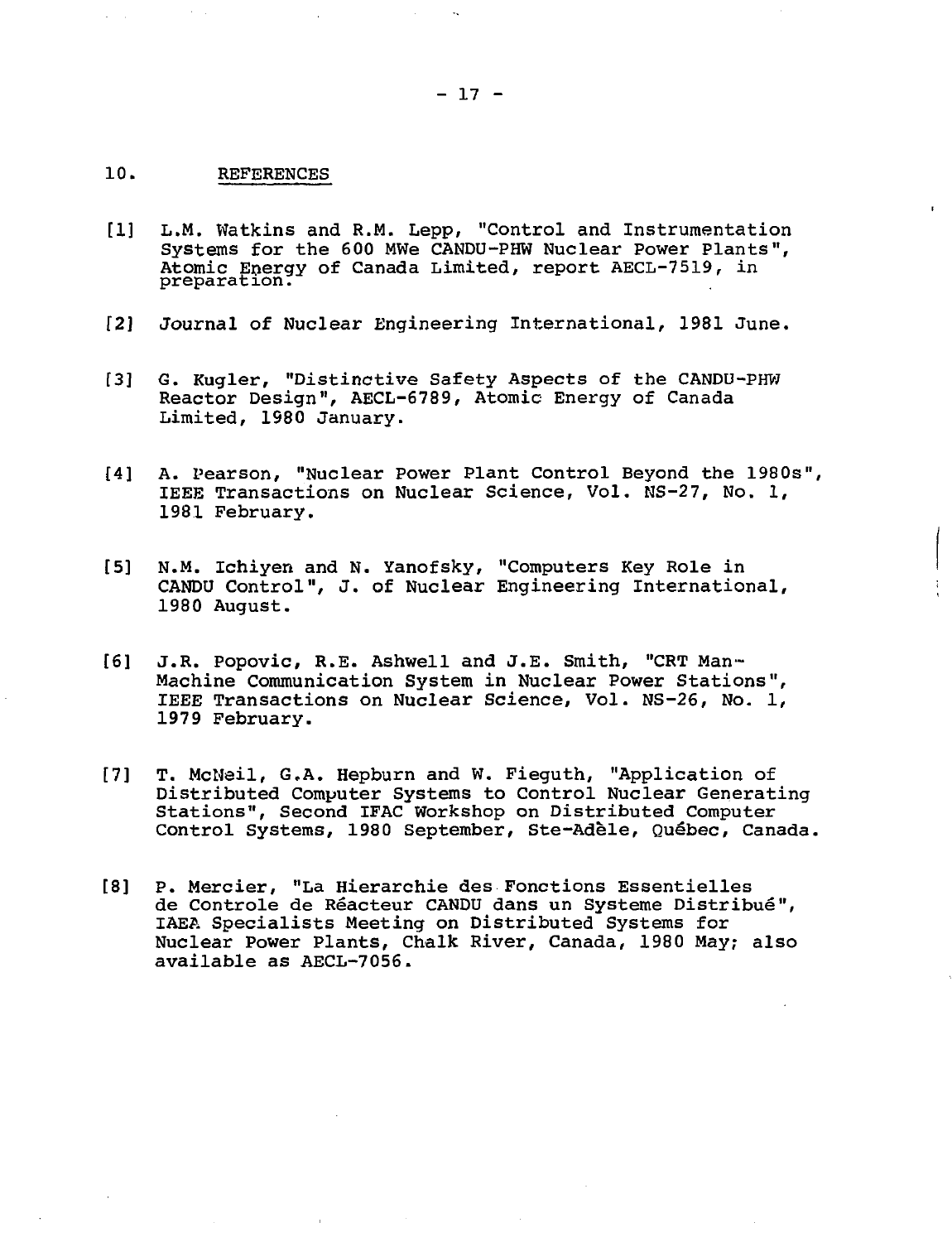# APPENDIX A

# COMPUTER FAULT CHECKING SYSTEMS

Each of the two identical, independent digital computers is capable of complete station control and will transfer control automatically either completely, or by function, to the other computer on detection of a fault. Software and hardware faults are detected by such features as:

 $\ddot{\phantom{1}}$ 

## Functional Program Checks

Key control programs perform rationality checks on their process inputs and also check the response of the computer output systems to their commands. Gross failures will result in transfer of the individual program to the standby computer.

## Program Time Checks

Separate hardware countdown registers are used to check the execution time of all periodic programs. After two successive runs that exceed the allotted time, the functions of the failing program are switched to the hot-standby computer and the failing program is turned off.

#### Check Program

A typical test is the "wrap-around" test on process I/O equipment. A computer analog output is derived from software through a digital-to-analog converter and fed into the analog input multiplexer and the resulting output is compared to the original software-held value. This also acts as a check on part of the instruction set.

#### Parity Checking and Memory Protect

Parity checking is applied to all data transfers. A system restart is made for all parity errors. In addition, certain areas of the core memory are provided with memory protect.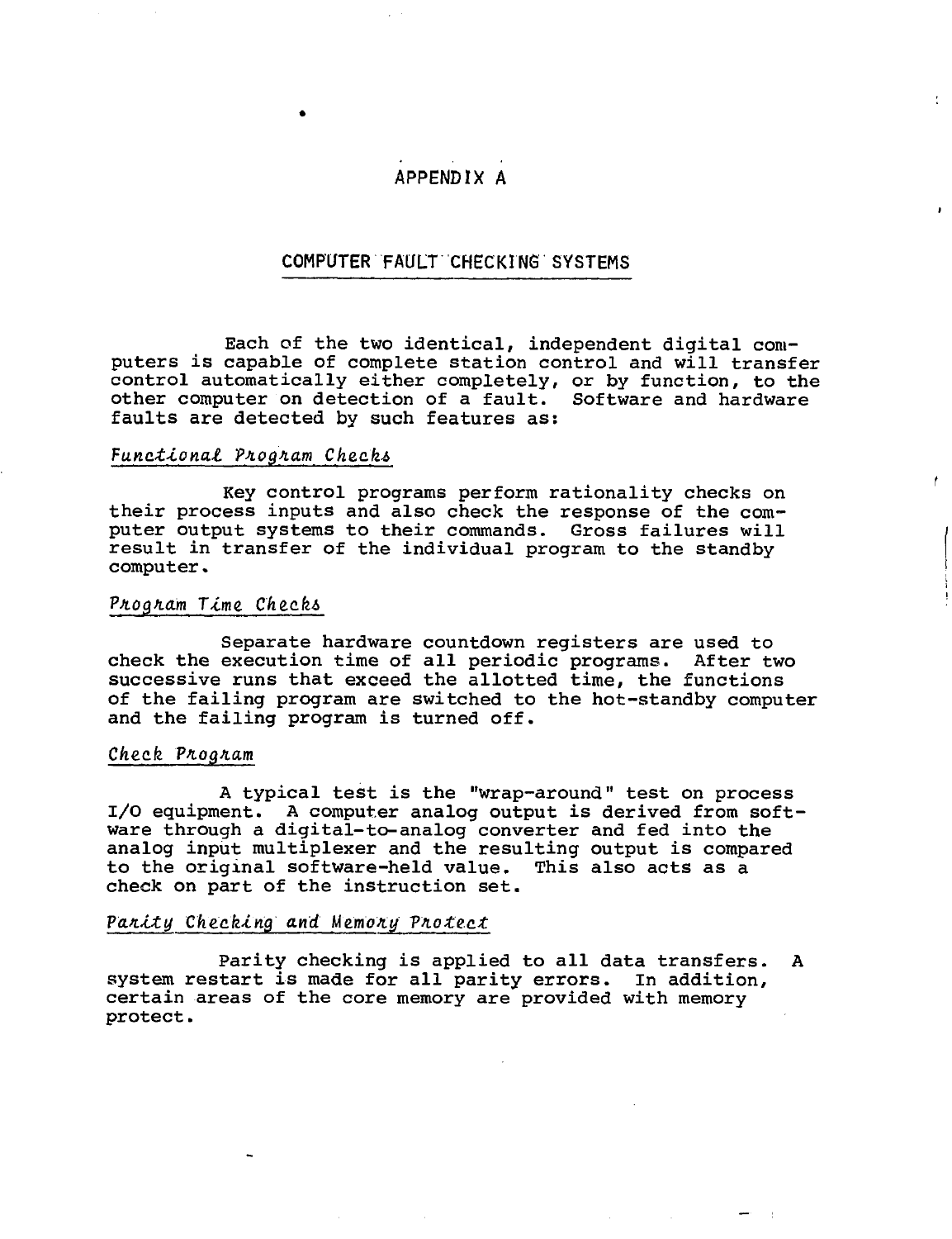Watchdog Timer

The overall functioning of a single computer is monitored by the watchdog timer. It comprises an external countdown timer which is reset periodically (^ 1/2 second) by the executive program. If not reset in 3 seconds, it times out and transfers control of all computer functions to the standby computer.



 $\mathbf{r}$